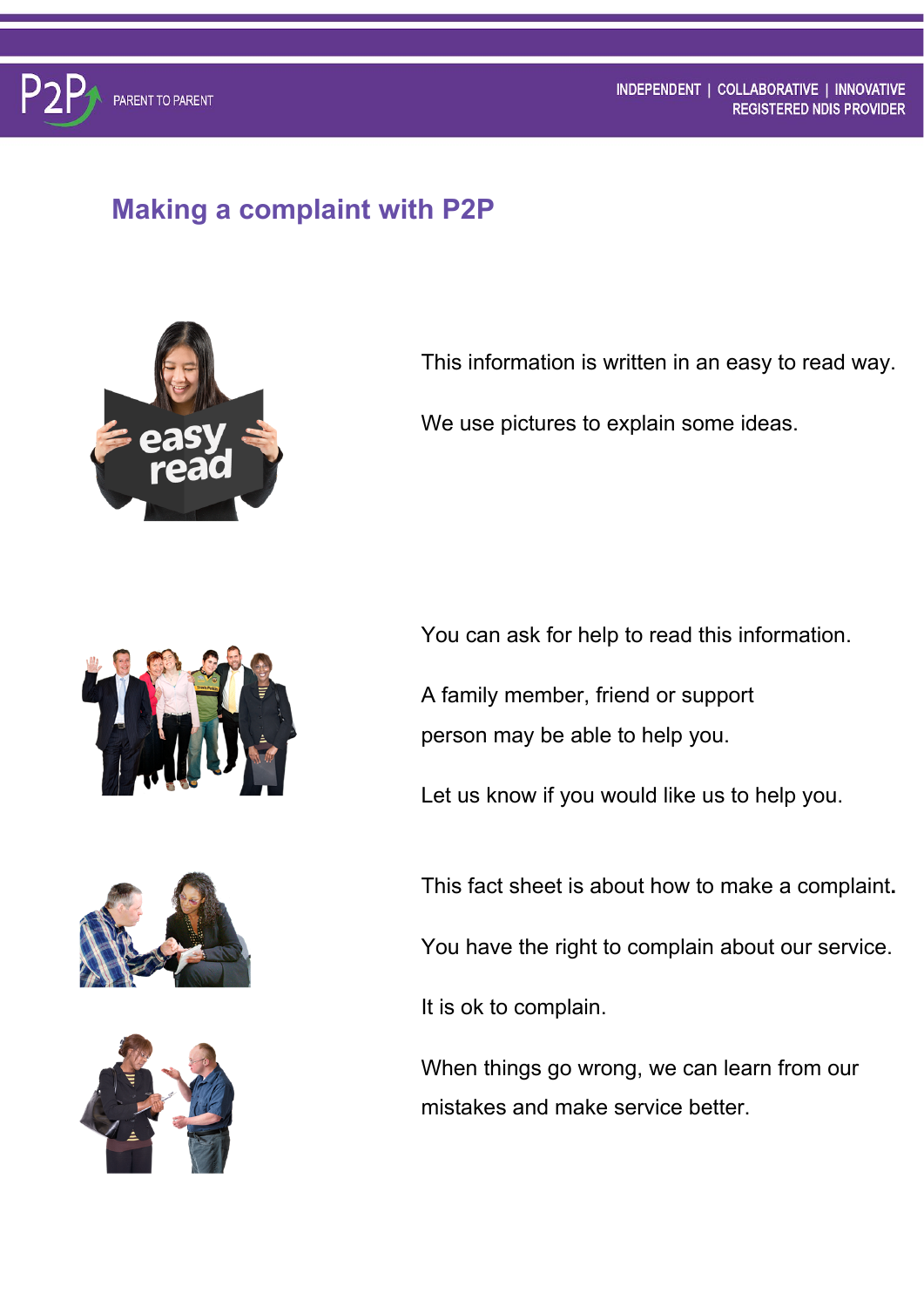



You can make a complaint in different ways.

- You can tell someone who works at P2P you have a complaint.
- You can write a complaint or use a complaint form or use our website form. [www.p2pqld.org.au/feedback](http://www.p2pqld.org.au/feedback)
- You can draw a picture of what went wrong.
- You can use any type of communication that suits you to make a complaint.

People who support you can help you to complain. This means that your family, friends or other people can complain for you.



We will keep your complaint private.

Only people who try to fix the problem will be told about your complaint.